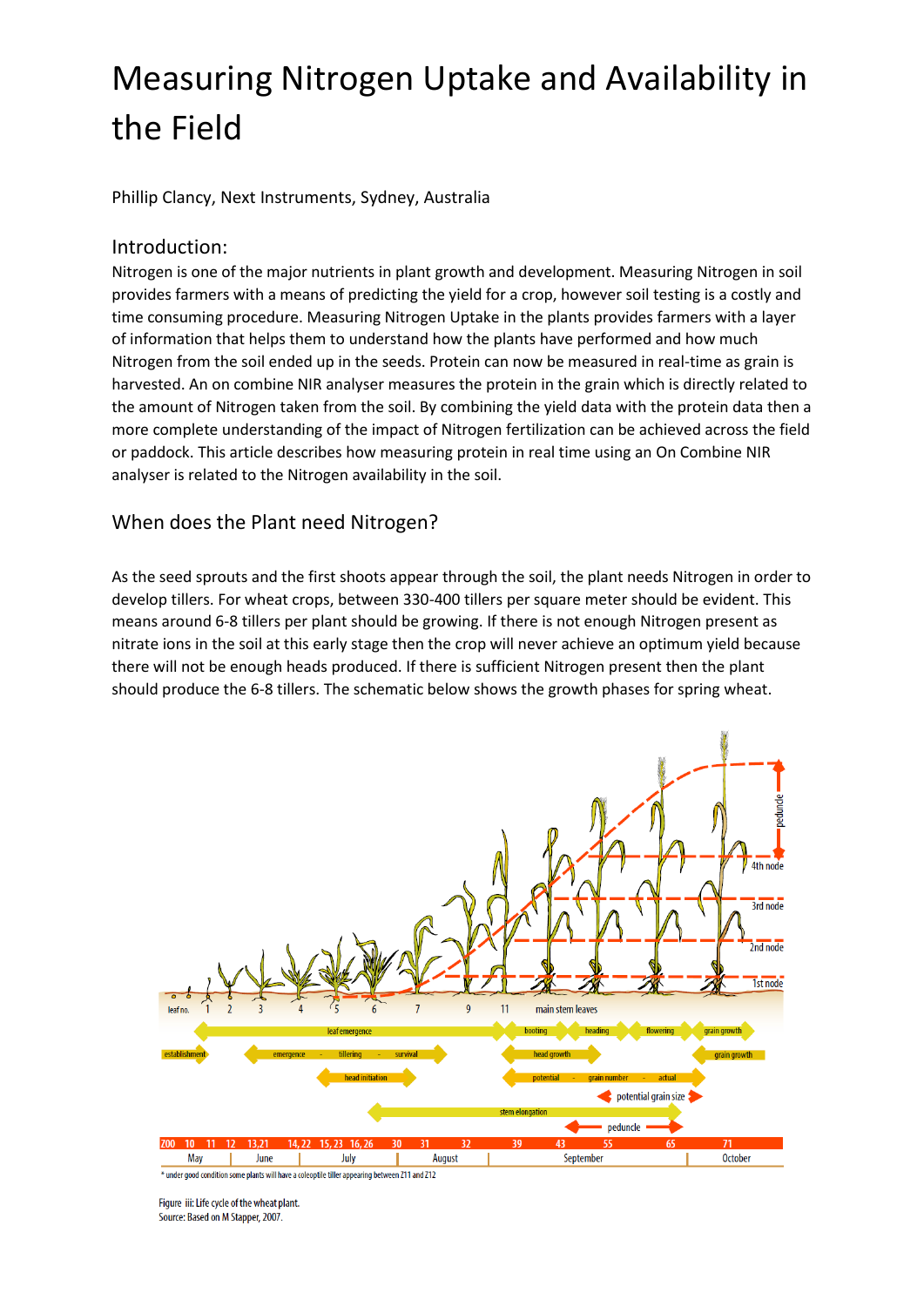You can add more Nitrogen during the tillering phase, but once the plant has finished tillering, then no new tillers will grow, and some may die, thus fixing the number of heads that can be produced and therefore the yield potential. An agronomist recently advised that you cannot recover the yield loss due to insufficient tillers by adding more Nitrogen once the tillering has completed.

As the plant continues to develop, the leaves capture energy from the sun and through the process of photosynthesis creates the starch and sugars required for vegetative growth, i.e., biomass production. Insufficient Nitrogen in the vegetative growth phase will result in yellowing and stunted leaf growth. As such the leaves capture less light and produce less energy for growth and development.

Adequate Nitrogen in the later stages of growth increases the length of time the canopy stays green, provided moisture is not limiting, and thus maximises photosynthesis. This in turn makes available more starches and sugars for use in the Flowering and Grain Filling phases. Adding extra Nitrogen in the later stages of the growth phase will allow the plant to reach its full yield potential and produce protein as long as there is sufficient soil moisture.

During the Flowering phase, the plant requires moisture and nutrients in order to produce the maximum number of grains per head. Stress caused by lack of soil moisture or Nitrogen will cause the plant to reduce the number of grains per head and to maximize the available carbohydrates to fully produce the heads. The plant may also abort some heads. The net result is a decrease in yield because there are fewer grains per head and less heads to be filled during the Grain Filling phase.

In the Grain Filling phase, any stored Nitrogen will go to produce protein. If there are fewer grains per head and less heads per plant then the stored Nitrogen will be distributed amongst the available heads and therefore will increase the protein content. If the plant is not under stress and there is sufficient soil moisture but not enough Nitrogen then the yield will be high and the protein will be low. If there is sufficient soil moisture and sufficient Nitrogen then the yield will be high and the protein will be high. As a general rule, applications of nitrogen from sowing to stem elongation increases yield, while applications after stem elongation increase protein.

## Relationship between Nitrogen and Protein:

Protein is a generic terms used to characterise a large class of bio molecules that have common chemical characteristics. In truth, proteins are polymer chains formed from Peptides which are made up of Amino Acids. Humans and animals eat proteins so that they can digest the proteins and release the amino acids from them in order to rebuild body tissues, e.g., skin, muscle, organs etc. Plants such as wheat, soy beans, corn, rice etc make amino acids which after digestion in the human or animal gut, then go to make peptides which then go to make proteins.

The proteins found in the seeds of a plant have approximately 16-18% Nitrogen in them. As such for every load of grain stripped from a field, then there is a portion of the load that is protein and Nitrogen. For example, if the protein content of the soy beans is 20% then 200 kg of each tonne of grain is protein. And out of this 200 kg of protein there is 16% Nitrogen, i.e., 32kg. This means that for every tonne of soy beans harvested, 32kg of Nitrogen is removed from the soil. Of course Nitrogen is found in other parts of the plant tissue, but in the majority of plants Nitrogen ends up in the seeds as protein.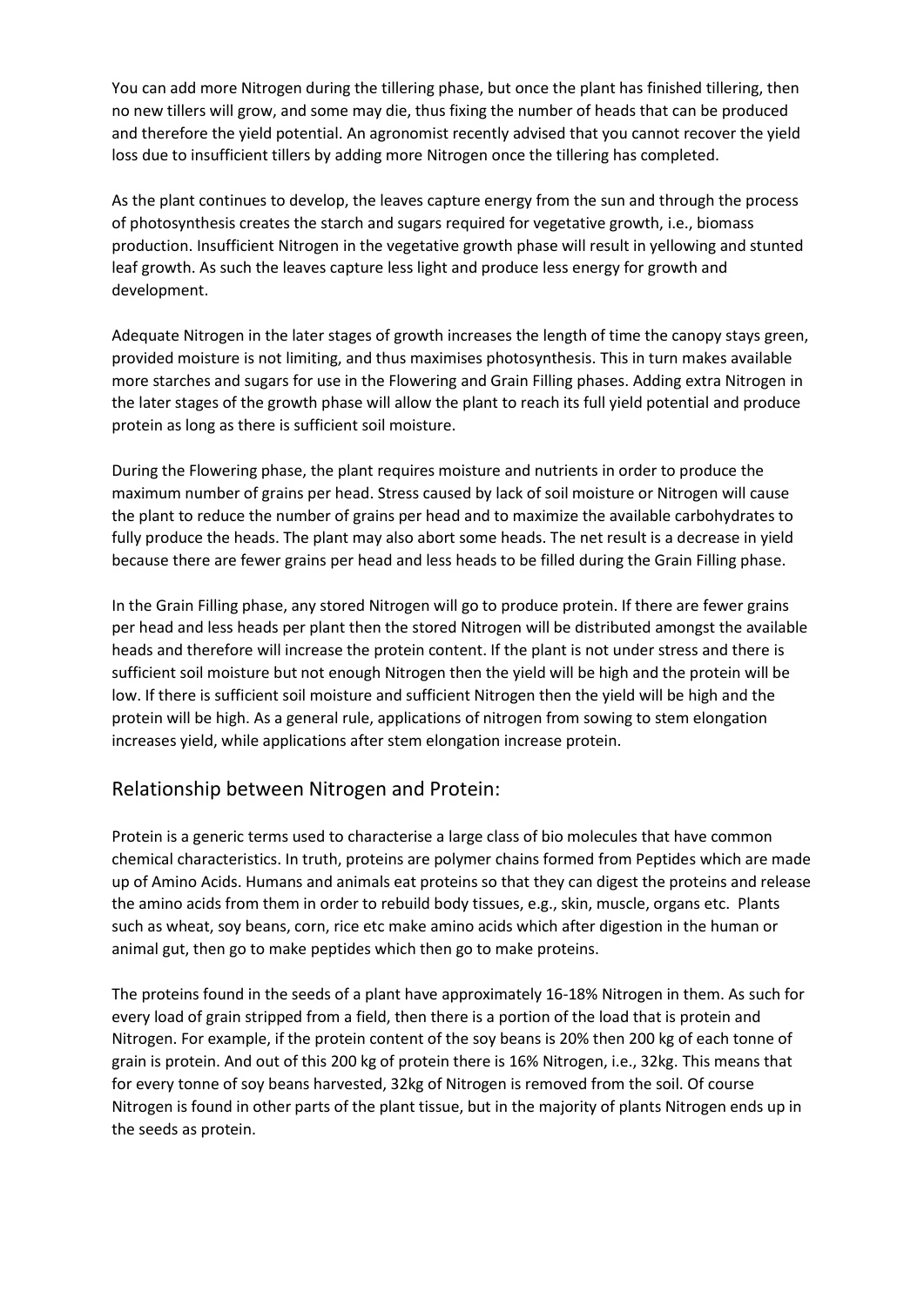# Protein/Yield Correlation:

The chart below shows 4 senarios for the correlation between Protein and Yield. There are four implications for these scenarios as shown below each.

Based on these four scenarios, a field can be mapped by the correlation between Protein and Yield. Figures 3 and 4 are Protein and Yield maps for a wheat field in central NSW. Figure 5 shows the plot of the correlation between Protein and Yield within a 50m diameter. In other words, the correlation, R, for the Protein and Yield collected within 50m diameter circles in the field are plotted for each 50m diameter circle. The plot has four colours, i.e.

Blue – High Protein/High Yield Green – High Protein/Low Yield Yellow – Low Protein/High Yield Red – Low Protein/Low Yield

| <b>High Yield</b>   | Low Yield           |
|---------------------|---------------------|
| <b>High Protein</b> | <b>High Protein</b> |
| <b>Low Yield</b>    | High Yield          |
| <b>Low Protein</b>  | <b>Low Protein</b>  |



The Correlation plot provides a map of where to sample the soil for nutrient deficiencies, such as Nitrogen, Sulphur, Potassium and Phosphorous.

The green areas in the Correlation map are the "Sweet Spots", i.e. High Yield and High Protein. The Red areas are the worst for Yield and Protein. Since the fertilizer application was a blanket rate in 2017, the question that must be asked, "Why does 50% of the field produce 3.5tonne per ha where as some areas produce only 2.5 tonne per ha. The answer most likely lies in the soil types in these areas. By examining the soil types and the geography in the Blue, Red and Yellow areas, it may be possible to understand why there was not sufficient Nitrogen available to achieve the optimum Yield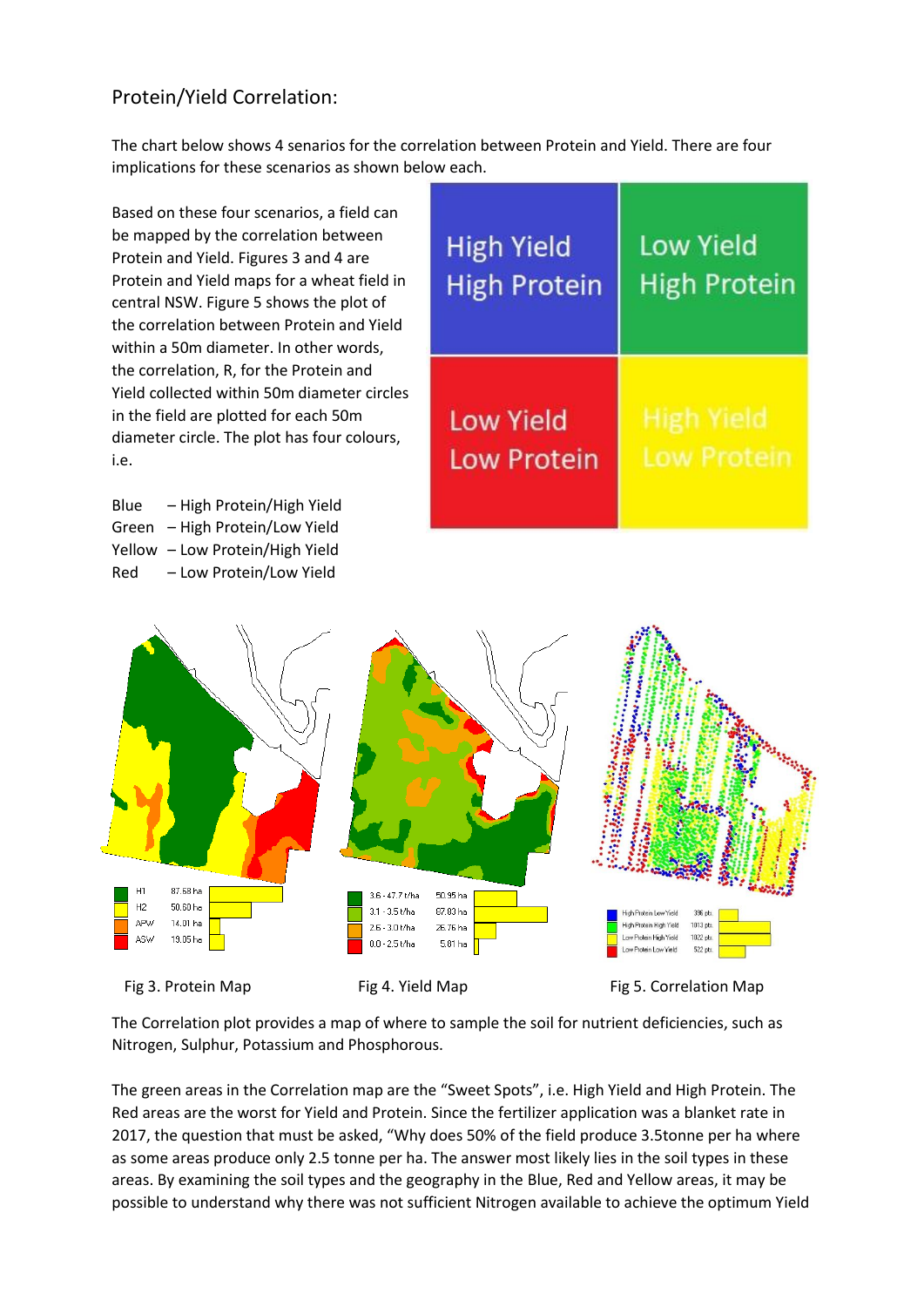and Protein. Next year, this information may be used to try a Variable Rate N Fertilizer application in these areas.

## Nitrogen and Yield tells a more complete story:

Yield maps measure the mass of grain that is stripped per acre or hectare. Yet for the last 25 years yield maps have been used as a proxy for Nitrogen Uptake because the protein content of the seeds dictates the amount of Nitrogen taken from the soil. In reality yield maps provide a view of how Nitrogen fertilizer effects plant development and growth, but is yield the complete view. In a perfect world there needs to be an instrument that measures the Nitrogen in the soil at the time of planting, during the Stem Elongation and Flowering phases. At this time, there is no instrument that can perform such a measurement in real-time. However there is an instrument that can measure the Nitrogen Uptake in the plant as it is stripped. An On Combine NIR Analyser such as the CropScan 3000H, is designed to measure protein, oil and moisture in grain and oil seeds as the grain is harvested. Since protein is a direct measure of the Nitrogen in the seeds, then this instrument can be used to generate a Nitrogen Removal Map. Figure 3 shows a protein map, a yield map and Nitrogen Uptake map for a wheat field in South Australia.



The yield map shows that there are large areas where the yield is low, i.e., red areas. Based on the yield map, the conclusion would be that more Nitrogen is needed in these areas. However the protein map shows that the same areas had high protein, i.e., blue areas. From the discussion above, it can now be seen that there was sufficient Nitrogen to fill the grain with protein. The yield map and the protein maps appear to be contradictory. The answer is that there was insufficient Nitrogen in the soil at the time of planting and up to the end of the Tiller phase. However the story is not finished yet.

The yield map shows a large area where the yield is high, i.e., the blue areas. The protein map shows that these same areas had the lowest protein levels. This scenario suggests that in these areas the Nitrogen was available for early growth and Tiller development, but there was not enough Nitrogen at the Grain Filling phase.

As well, in these areas the protein levels are less than 10.5%, making it ASW grade. In 2015 the difference in price between ASW and APW grades was \$30/tonne. A top dressing of Nitrogen towards the later phase of plant growth could have increased the protein levels and thereby raised the grade to APW or even H2. Top dressing at this stage would have increased payment revenues significantly by several thousand dollars for this field.

The soil moisture profile, rain fall history, soil types and fertilization history are important factors in understanding what has driven the plant growth in this field. A look at the Nitrogen Removal map shows that there are three zones, i.e., Red Zone 1: left hand side, Blue Zone 2: top right hand corner, Green Zone 3: bottom right hand corner. Reviewing the soil types in these three zones may lead to